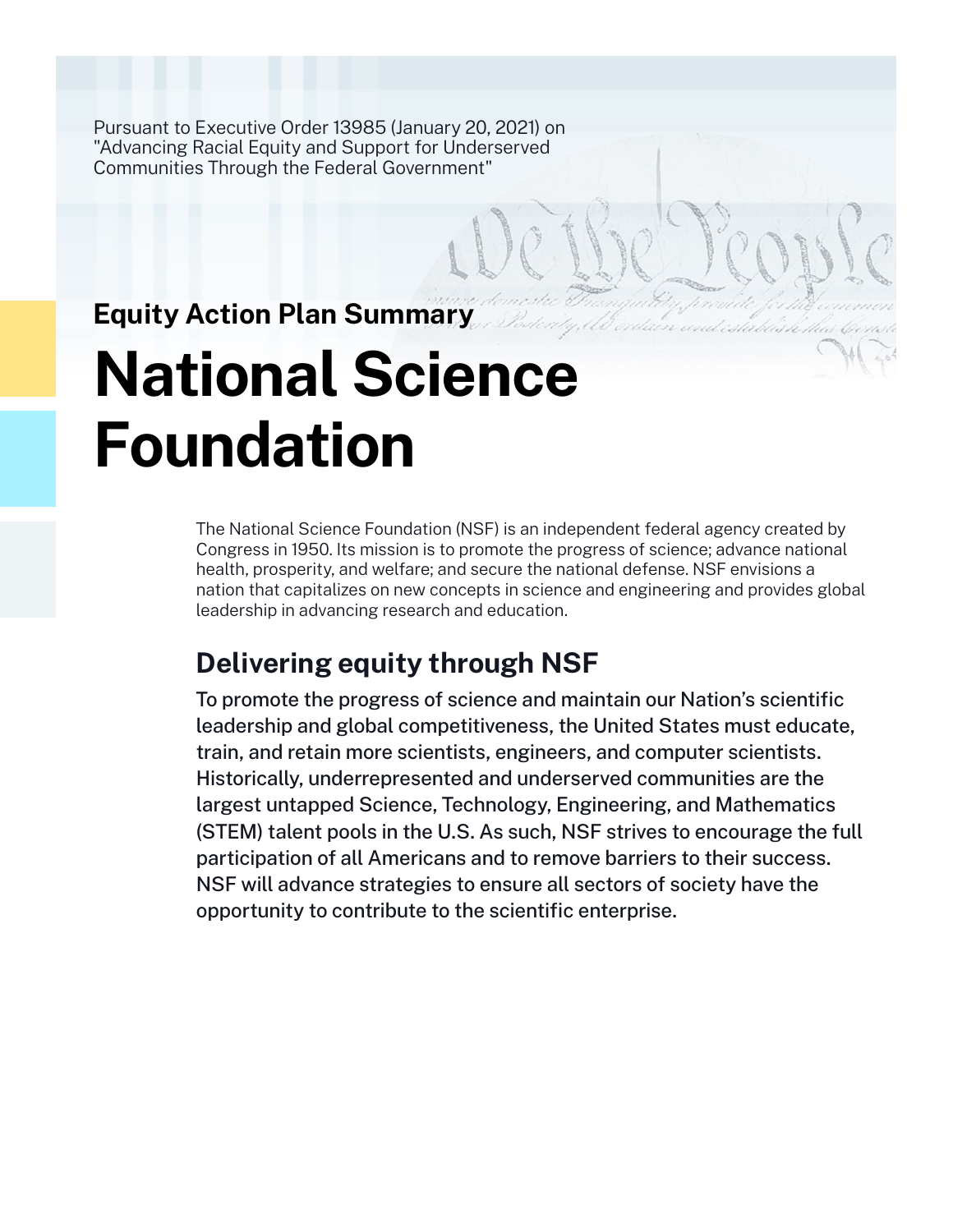### **New strategies to advance equity**

#### **Enhance NSF's current harassment prevention efforts by extending them to research activities at field sites and on research vessels**

Sexual and other forms of harassment are barriers to full participation by underrepresented groups in the scientific endeavor. Fieldwork occurs in many STEM fields and presents unique challenges that can increase the likelihood of harassment, including but not limited to challenging physical conditions, social isolation, and limited communication methods. Work conducted out in the field or at sea on vessels has also been associated with higher risks of harassment, especially for minorities within the field team. To address these challenges, NSF will engage in monitoring, evaluation, and mitigation activities (where warranted) with its grantees to ensure compliance with harassment prevention efforts, including with respect to scientific activities that occur in field sites and on research vehicles.

#### **Extend demographic data collection in support of equity assessments from a wider range of grantees, including undergraduate students, graduate students, post-docs, and research directors**

Without adequate data, NSF cannot assess equity in participation over time and adapt its programming as the context of implementation changes to promote equity. To address this barrier, demographic questions will display upon entry into Research.gov and NSF will identify additional efforts to improve data collection.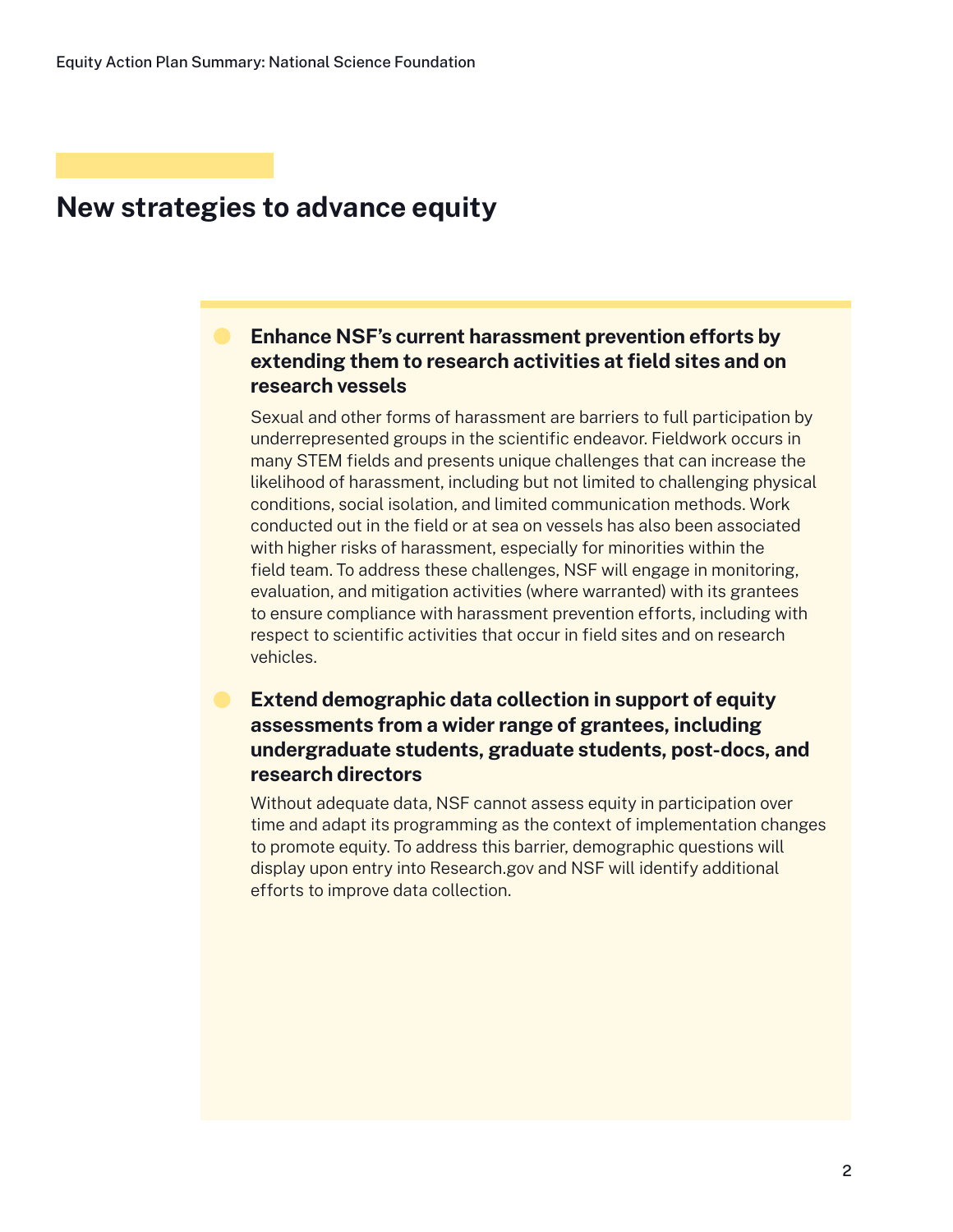New strategies to advance equity

#### **Increase participation of disadvantaged institutions, including those from Minority Serving Institutions, in solicitations and awards**

The complexity of federal contracting creates barriers for existing and new entrants to the federal acquisition process. Category management practices and best-in-class solutions can have unintended consequences and negatively impact the ability of disadvantaged entities and new entrants to position themselves to compete and secure awards. To address these barriers, NSF will launch a new suite of engagement activities to support underrepresented institutions effectively do business with NSF, introduce these institutions to program office staff, and improve communication with underrepresented institutions. By providing access to program offices while targeting diverse suppliers, the focused outreach will assist NSF in reducing barriers to equitable outcomes.

#### **Remove barriers to enhanced participation of underserved Indigenous and Native American communities in the STEM enterprise**

The lack of robust connections based on trust between NSF and Indigenous and Native American communities impedes engagement in NSF's programs and activities. To address this barrier, NSF will enhance its engagement with Tribal Nations for meaningful government-togovernment consultation and engagement, including by opening a virtual meeting room available to Tribal Nation representatives as an additional way to share feedback. Following this engagement, NSF will analyze the finding to inform the development of an action plan for engagement with Tribal Nations.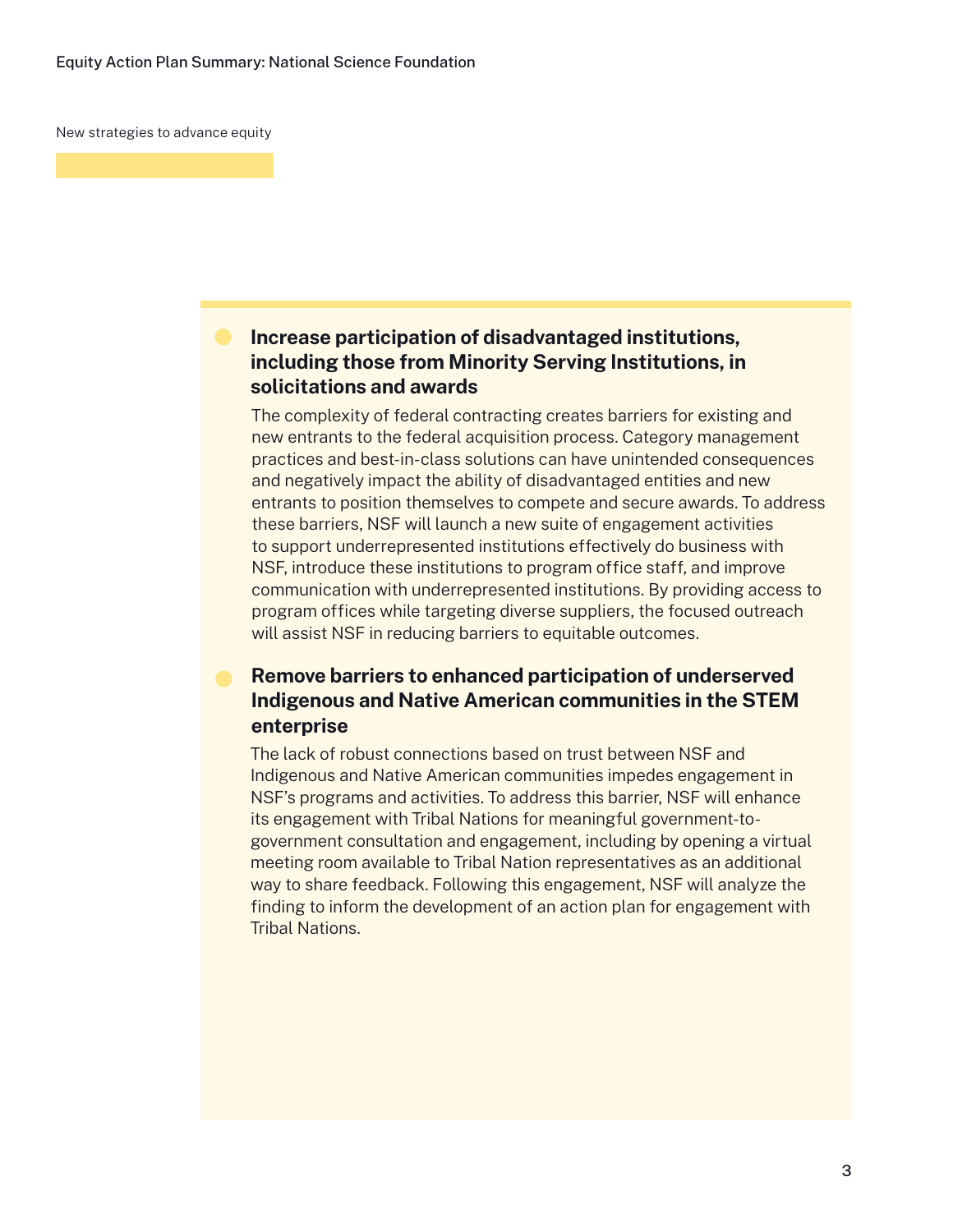New strategies to advance equity

#### **Invest in resources to help advance civil rights**

Advancing equity rests on the presumption of equal opportunities and protection under the law. As noted in the Executive Order, Government programs are designed to serve all eligible individuals. To meet this objective and to enhance compliance with existing civil rights laws, agencies were obligated to address the operational status and level of institutional resources available to offices or divisions within the agency that are responsible for advancing civil rights or whose mandates specifically include serving underrepresented or disadvantaged communities. To meet this mandate, NSF is reviewing ongoing efforts to advance equity across the agency; revisiting the composition and organizational structure of its Office of Equity and Civil Rights to amplify its effectiveness; conducting an organizational assessment in support of the Office of Equity and Civil Rights' goals; and acting on the findings of the Racial Equity Task Force report (which provided insights and recommendations in several areas, including employment and program delivery). NSF intends to incorporate, as applicable and appropriate, mitigating strategies to address potential barriers to equity identified in this plan.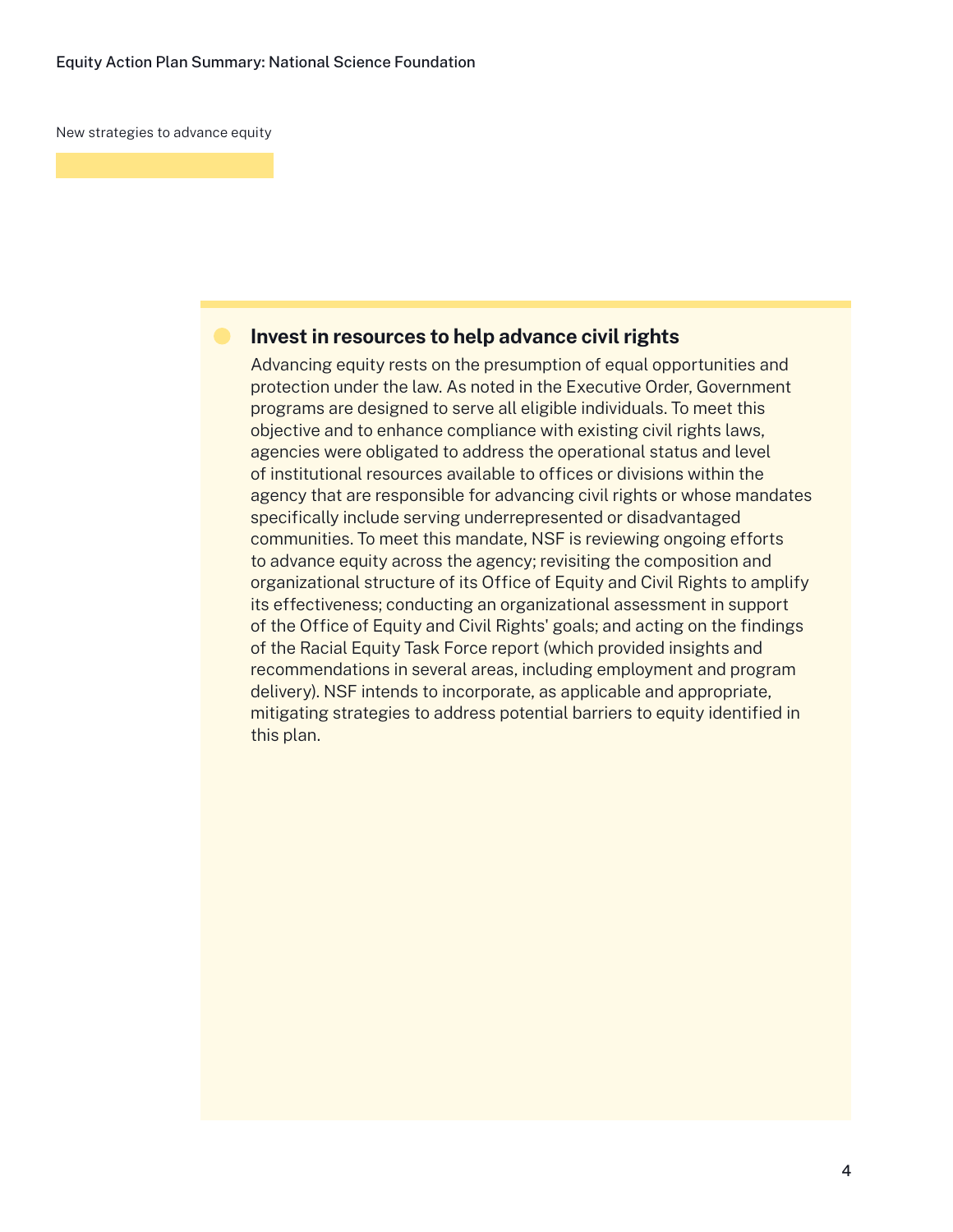## **Building on NSF's progress**

**This equity action plan builds on NSF's progress delivering on equity and racial justice in the first year of the Biden-Harris Administration.**

#### **Delivering community acknowledgements to Native Hawaiians**

NSF has included Indigenous community acknowledgments as part of its programmatic agreements (PA) for some of its astronomical facilities. For example, the PA for the Daniel K. Inouye Solar Telescope (DKIST), which is located on the summit of Haleakala in Maui, HI, requires researchers who base their research on data collected in whole or in part from DKIST to include an acknowledgement of the use of this site of significant importance to Native Hawaiians in any publication resulting from DKIST related research. There are likewise research acknowledgments required by NSF funded researchers at Gemini North telescope, located within the Maunakea Science Reserve and adjacent to the summit of Maunakea, and for visiting astronomers at NSF's NOIRLab at Kitt Peak National Observatory. A more general land acknowledgment has been proposed and will be reviewed by stakeholders.

#### **Designating Tribal organizations as eligible entities for funding submissions**

The Foundation is currently revising the next version of the NSF Proposal and Award Policies and Procedures Guide to specifically identify Tribal Governments as eligible organizations to submit proposals for funding to NSF. This specific enhanced eligibility is a key action intended to set the stage for increasing Native American STEM participation at NSF.